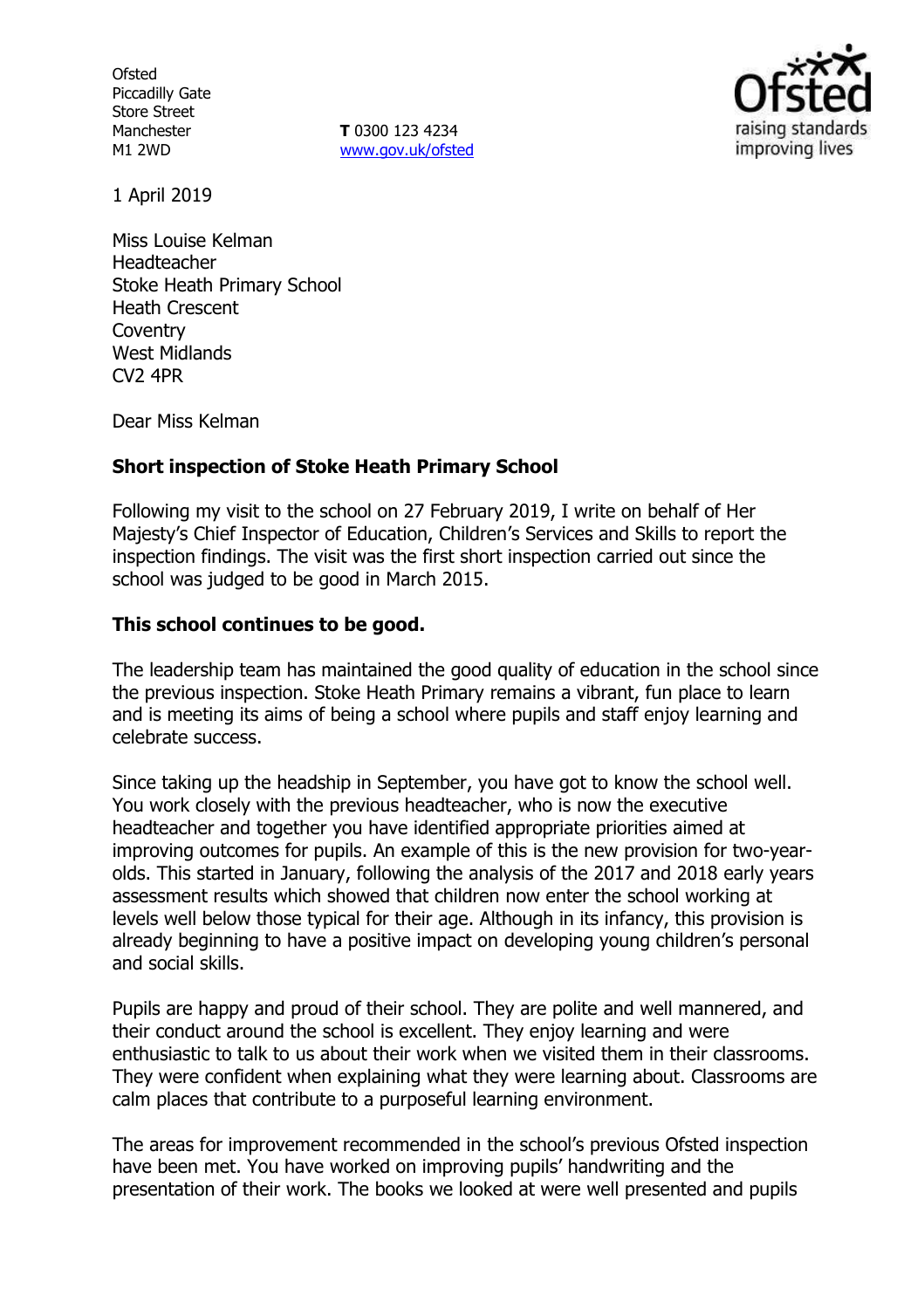

from a young age are taught how to form their letters. You reviewed your marking and feedback policy and ensure that teachers adhere to this. You also strengthened provision in mathematics by ensuring that pupils were provided with more opportunities to solve problems and apply their mathematical skills. This has resulted in improved standards in mathematics across the school so that now, by the end of key stage 2, pupils are making progress that is well above the national average.

You monitor teaching and learning well and use the information you gain to plan effective training and support for teachers and learning support assistants. This has strengthened the quality of teaching and learning. Members of the governing body have a good understanding of the work of the school, including its strengths and areas for development. They provide robust challenge and hold leaders to account. They are very supportive of you and your leadership team and share your vision of providing high-quality education to all pupils.

In the past, pupils did not make strong enough progress through key stage 1. They did not build well enough on their good level of development in the early years. For instance, those who worked above the expected level by the end of Reception did not achieve greater depth at the end of Year 2. In order to address this, you have made improvements to the teaching in key stage 1 and this is beginning to have a good impact on the progress made by pupils. However, these new approaches need to be fully embedded to ensure that, in this key stage, all pupils achieve the standards of which they are capable.

Although pupils in key stage 2 make broadly average progress in reading and writing, you are now working on improving this to match their progress in mathematics. You and your leadership team have analysed the reasons for the discrepancy and have made improvements to strengthen the teaching of reading and writing. Evidence from your own assessment information and examples of pupils' written work show that these improvements are beginning to have a positive impact on standards in reading and writing across the school. These approaches need to be fully embedded to ensure that the progress made by pupils in reading and writing matches the strong progress made in mathematics by the end of key stage 2.

# **Safeguarding is effective.**

Safeguarding arrangements meet statutory requirements and the school website contains the required information. The leadership team has ensured that safeguarding arrangements are fit for purpose and records are detailed and of good quality. Appropriate procedures are followed during the recruitment of staff. You have established a strong safeguarding culture, ensuring that all staff and governors regularly undertake appropriate, up-to-date training. As a result, your staff are knowledgeable about the procedures for keeping children safe and know what to do if they have any concerns.

Pupils say they feel safe in school. Parents and carers agree. Your 'families' group works very well with parents to ensure that those who are experiencing challenges are well supported. Your designated safeguarding lead and deputy safeguarding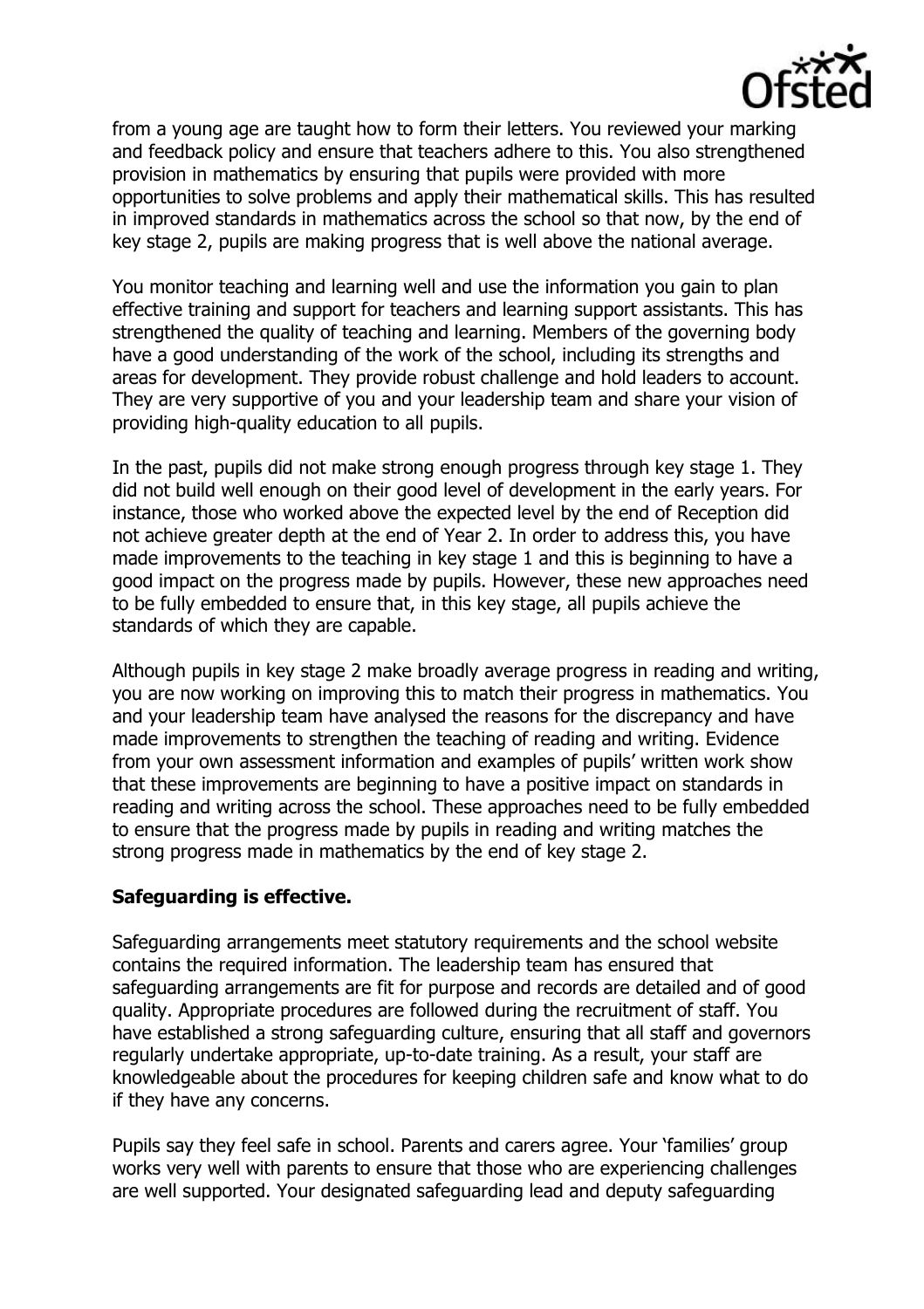

leads work well together, and with the local authority, to ensure that pupils are well cared for. Written records are appropriate and well maintained. Support and advice are sought from external agencies where necessary and referrals are made in a timely way.

Pupils demonstrate a clear knowledge and understanding of some of the potential risks they face and how to avoid them. The pupils I spoke to had a clear knowledge about how to stay safe when using the internet. They also have an age-appropriate understanding of a range of different types of bullying and what to do if it happens to them. They say bullying in school is rare and the school's behaviour logs support this.

# **Inspection findings**

- When they enter the school in Nursery and Reception, children demonstrate skills and abilities that are well below those typical for their age. A good number are learning to speak English as an additional language. As a result of effective teaching throughout Nursery and Reception, children quickly develop their skills, knowledge and understanding across all areas of the early years curriculum. While the proportion achieving a good level of development at the end of their Reception Year is still below the national average, this represents good progress from their starting points.
- The proportion of children achieving a good level of development fell in 2017 and 2018. Using your monitoring and evaluation systems, you were able to identify the reasons for this and implement the necessary improvements to provision. Teachers plan the curriculum carefully in order to meet children's individual learning needs. There is a clear focus on developing children's personal and communication skills. Leadership in early years is highly effective.
- In addition, the school's new provision for two-year-olds is providing pre-school children with the experiences and opportunities to strengthen their early skills. This provision is already beginning to have an impact on children's language and their personal and social development. The school's own assessment information shows that children currently in the early years are making good progress towards meeting their end-of-year targets.
- Published data shows that, for at least the last three years, the proportion of pupils achieving the expected standard in reading, writing and mathematics at the end of key stage 1 has been below that found nationally. Too few pupils make strong progress through Years 1 and 2. In addition, not all of the pupils who achieve the higher standard at the end of their Reception Year go on to achieve greater depth at the end of Year 2.
- You have taken action to address this, including providing training for teachers to enable them to support pupils with high prior attainment more effectively. You deploy staff carefully to ensure that their strengths are well used, and you have enhanced the curriculum to ensure that pupils are more engaged in their learning. You are providing more opportunities for pupils to write at length, across the curriculum, thereby developing their stamina for writing. In addition, you also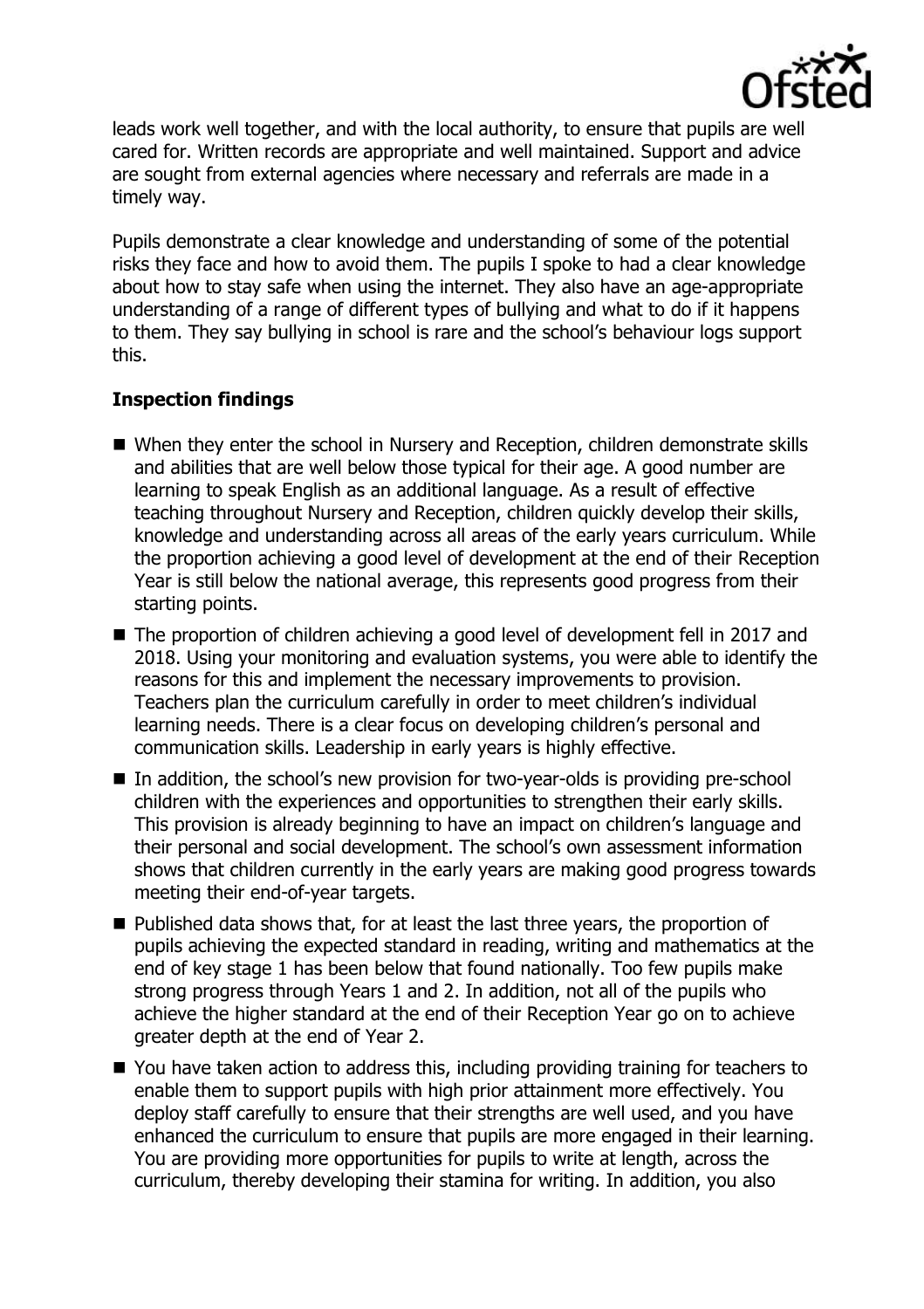

ensure that teachers provide greater challenge for pupils in mathematics.

- Your own assessment information shows that, as a result of the actions taken, there are now more pupils in key stage 1 making good progress. There are also more pupils working at the expected standard in reading, writing and mathematics. However, this needs to be monitored carefully to ensure that pupils, including those working at greater depth, make the gains they are capable of.
- $\blacksquare$  In 2017, the amount of progress made by pupils in reading, writing and mathematics by the end of key stage 2 fell. In 2018, progress in mathematics picked up strongly but progress in reading and writing failed to improve to the same degree. Following analysis of the reasons for this, you implemented improvements to strengthen teaching in reading and writing across key stage 2. There is now a greater emphasis on teaching specific reading skills and developing pupils' understanding of vocabulary. You have raised the profile of reading and provided workshops for parents to enable them to support pupils' reading at home. To strengthen writing, you ensure that pupils who require additional support receive this quickly. You are also making sure that pupils with high prior attainment acquire the skills they need to be able to write at greater depth.
- You monitor closely the progress made by pupils. You have identified that standards in reading and writing are improving this year. This is substantiated by evidence in pupils' books which shows the overall quality of pupils' writing is improving. Pupils are able to use a wider range of vocabulary and their use of spelling, punctuation and grammar is also improving. However, this needs monitoring closely to ensure that the progress made by pupils in reading and writing matches the strong progress they make in mathematics.

# **Next steps for the school**

Leaders and those responsible for governance should ensure that:

- $\blacksquare$  the progress made by pupils in key stage 1 in reading, writing and mathematics improves so that more pupils are able to achieve the standards they are capable of by the end of Year 2
- standards in key stage 2 in reading and writing continue to improve so that the progress made by pupils in these subjects matches the strong progress made in mathematics.

I am copying this letter to the chair of the governing body, the regional schools commissioner and the director of children's services for Coventry. This letter will be published on the Ofsted website.

Yours sincerely

Janet Satchwell **Ofsted Inspector**